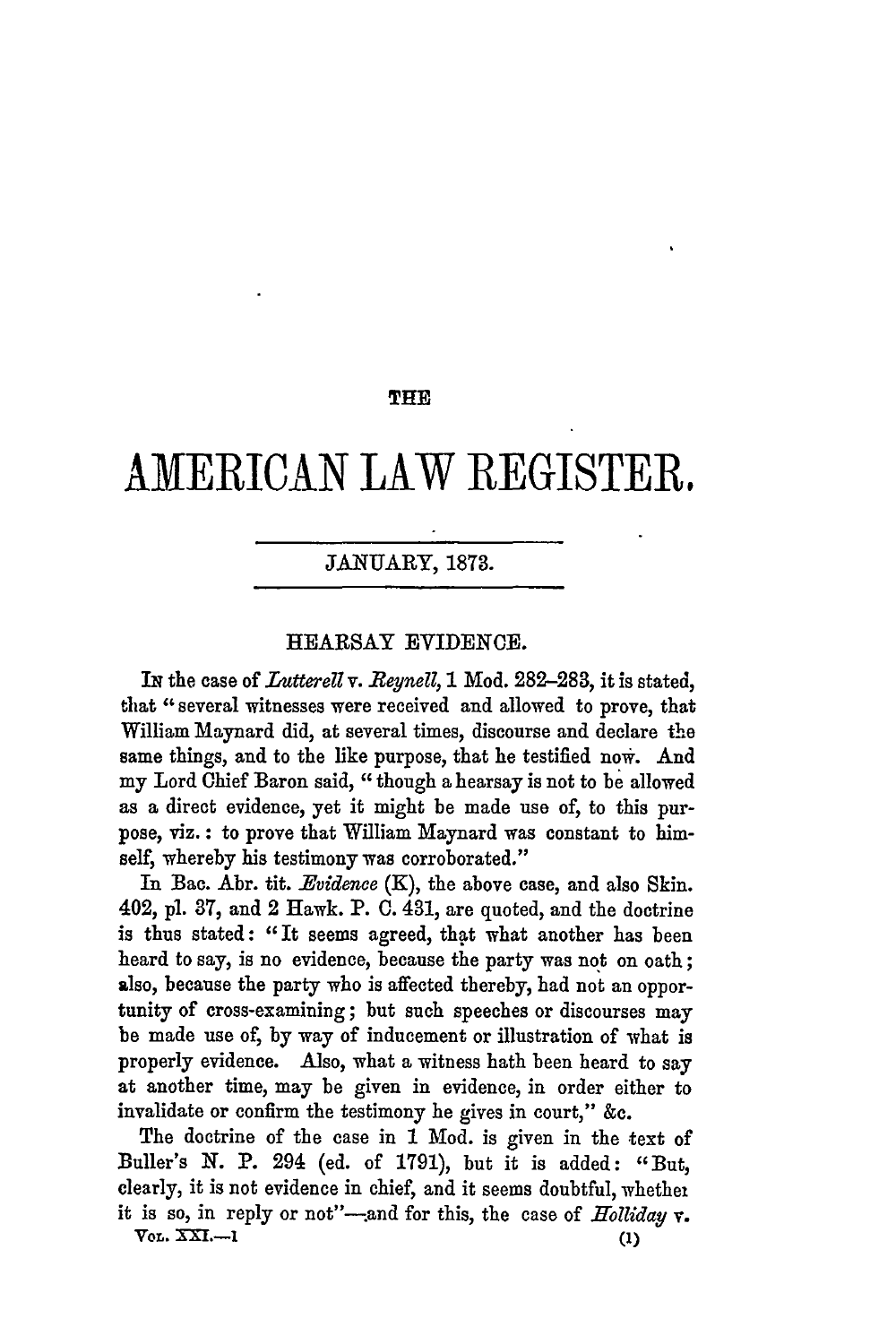*Sweeting,* Mich. Term **16** Geo. 3, is cited. See also Lofft's Gilt 279. This rule of evidence was followed on the trials for high treason in Ireland in the years **1795** to 1798: 1 MacNally Ev. (ed. of 1804), pp. 378, et seq.

In the case of *Rex v. Parker,* decided at Trinity Term 23 Geo. 3, in the year 1783, 3 Doug. 242 (26 E. **C.** L. R. 95 top), but not published in America until the year 1831, BuL-LER, Justice, said, in the face of the above and other authorities, that "it was now settled, that what a witness said, not upon oath, would not be admitted to *confirm* what he said upon oath; and that the case of *Lutterell v. Beynell,* and the passage cited from Hawkins, was not now law." This decision settled the law ir England, and so it remains, to this time.

In 1 Phillips on Ev. 307, it is said: "It may be observed, on this kind of evidence in general, that *a representation without oath,* can scarcely be considered as *any confirmation of a statement upon oath. It is the oath that confirms; and the bare assertion that requires copfirmation.* The probability is, that almost in every case, the witness who swears to certain facts, at the trial, has been heard to assert the same facts before the trial; and it is not so much in *support of his character,* that he has given the same account, as it would be to *his discredit,* that he should ever have made one different," &c. Mr. Phillips then goes on to say: **"In** one point of view, a former statement by the witness appears to be admissible, in confirmation of his evidence; and that is, where the counsel on the other side impute a design to misrepresent, from some motivo of interest or relationship; there, indeed, in order to repel such an imputation, it might be proper to show, that the Avitness made a similar statement at a time when the supposed motive did not exist, or when motives of interest would have prompted him to make a different statement of the facts." See also 2 Poth. Ob. 251-2, Evans's Ed. 1826.

Mr. Starkie, in his 1st vol. p. 148, says: "It seems to be the better opinion that a witness cannot be confirmed by proof that he has given the same account before, even although it has been proved that he has given a different account, in order to impeach his veracity; for his *mere declaration of the fact is not evidence."* His having given a contrary account, although not upon oath, necessarily impeaches either his veracity or memory; *but his having asserted the same thing, does not in general, earry hz*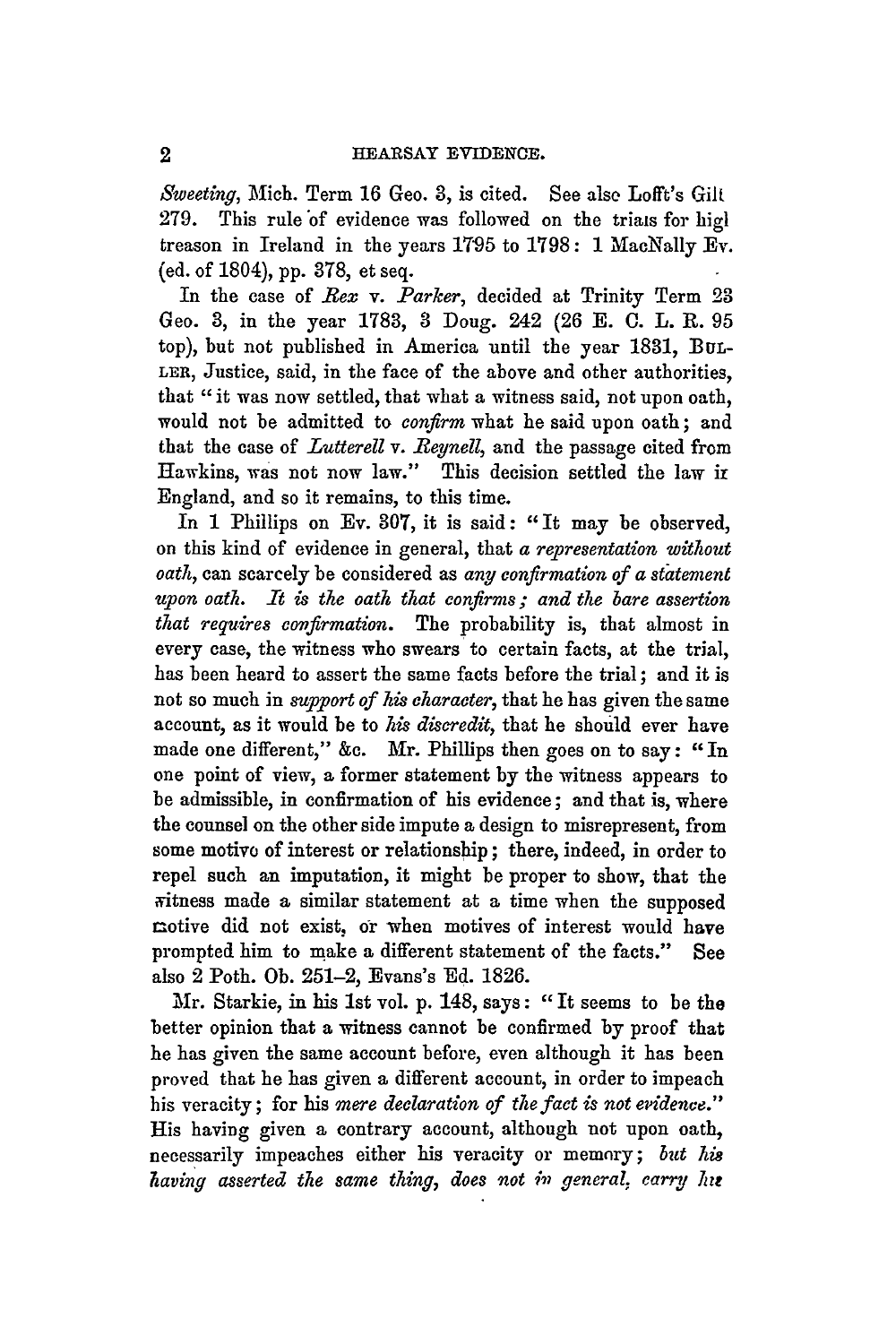#### HEARSAY EVIDENCE.

*credibility further than,* nor so far, as *his oath.* He then proceeds to say: "But although such evidence be not generally admissible in confirmation of a'witness, there may be many cases, where, under *special circumstances,* it possibly might be admissible; as for instance, in contradiction of evidence, tending to show, that the account was a *fabrication of late date,* and where consequently it becomes material to show that the same account had been given before its ultimate effect and operation, arising from a change of circumstances, could have been foreseen."

Mr. Greenleaf, vol. 1, sec. 469, says: "But evidence, that **he** has, on other occasions, made statements similar to what he has testified in the cause, is not admissible; unless, where a design to misrepresent is charged upon the witness, in consequence of his relation to the party, or to the cause; in which case, it seems, it may be proper to show, that he made a similar statement, before that relation existed." See also 2 Russ. on Crimes **982,** for exceptions to the general rule, that hearsay evidence is not admissible. Mr. Russell, however, does not notice the above as an exception. 2 Russ. on Crimes **682-690,** ed. of **1836.**

In the United States, there has been diversity of decision, arising from some of the courts having followed the decision in **1** Mod. Thus, *Commonwealth v. Bosworth,* 22 Pick. 397; *Hfenalerson v. Jones,* **10 S. &** R. **822;** *Coffin* v. *Anderson, 4* Blackf. 398. But, in *Bobb and Others v. .fackley . Welton,* 23 Wend. 50, BRoNsoN, **J.,** in a very able opinion, repudiates the doctrine of the earlier English cases, which, he declares, are no longer respected in Westminster Hall, and says: "I have failed to discover in them, anything calculated to shake my decided conviction, that this kind of confirmatory evidence is of *dangerous tendency,* and ought not to be received, except under such special circumstances as already have been noticed. We have not, in this state, departed from the ancient and safe landmark in the law of evidence, which requires a witness in all cases to speak under the solemn sanction of an oath, and I am unwilling to peril the lives, the fame, or the property of individuals, by adopting the contrary doctrine." To the same point, consult 24 Wend. 465; 17 Barb. 489; **1** Parker C. R. 147; 12 Yermt. 346; **18 Id.** 208; 5 Rawle **91;** 10 Peters 412; 11 How. 480.

The admissibility of such testimony (see Cowen & Hill's notes to Phillips on Evidence, vol. **3,** top page 777, ed. of 1848) "is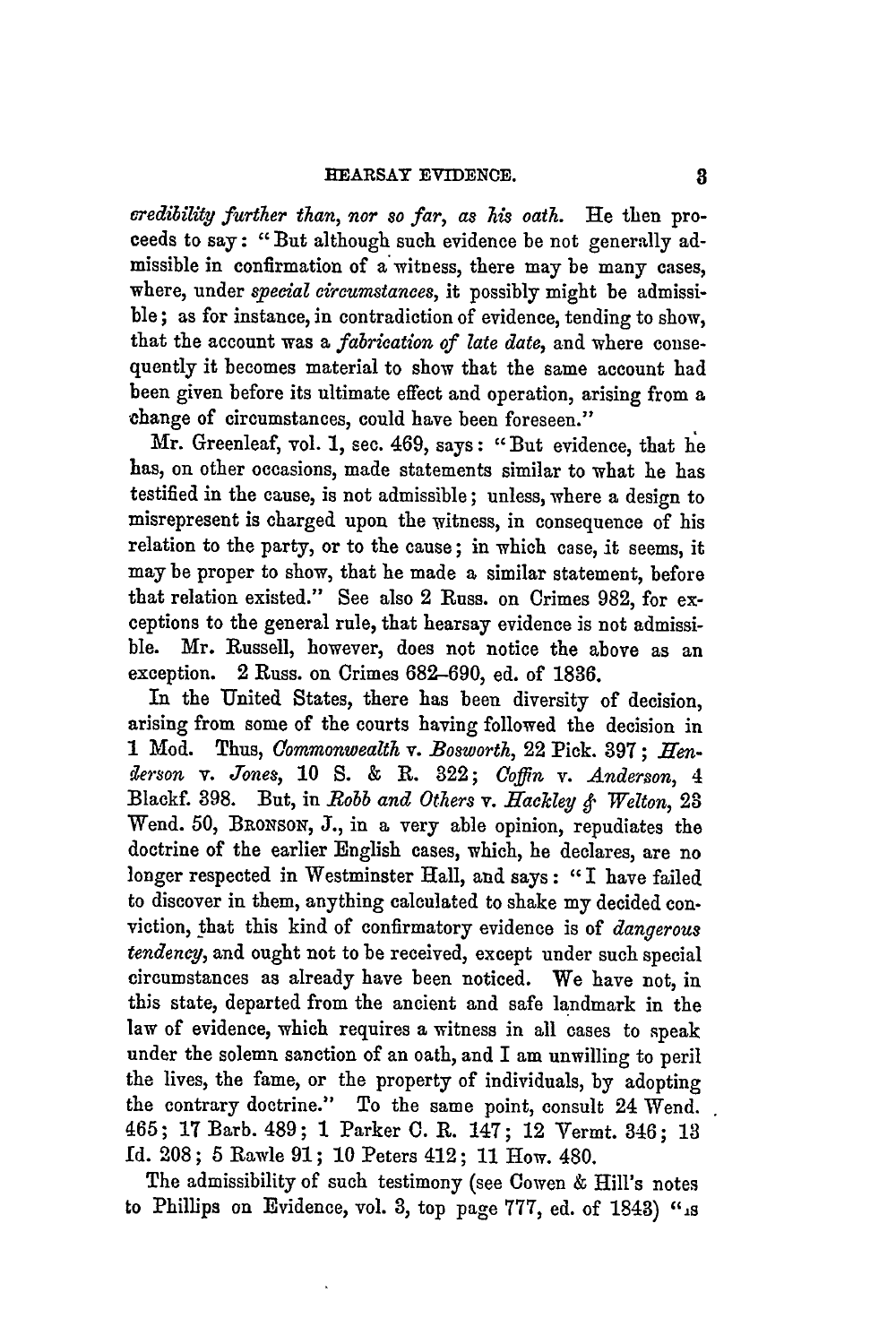well established in several courts, in all the plenitude of the *old authorities,"* citing, amongst other decisions, that of *Cooke* v. *Curtis,* 6 Har. & **J. 93,** decided in June **1823.** That case was followed by *Washington Fire Ins. Co. v. -Davison & Symington, 30* Md. 105, decided in January 1869, but no reason was assigned, except that the ruling of the court below was affirmed, as falling within the decision in *Cooke v. Curtis. McAleer v. fforsly,* 85 Md. 439, decided in March 1872, completes the series of decisions in Maryland based upon the case in 1 Modern. In this latter "Maryland case, it appears that the very foundation of *Cooke* v. *Curtis* was attacked, and the authorities upon which it was decided shown to have been exploded long ago in England, and generally in the United States. Notwithstanding this, the court, at page 464, says: *"No* matter what may be the law decided by *courts of other states, or elsewhere, Cooke v. Curtis* is a binding authority on it," not because well founded on the general principles of evidence, but because "said case had remained unquestioned **by** the courts of this state (what courts had the right to question it ?) for nearly fifty years, and whilst it would not be expedient or safe to extend or enlarge its application, yet it has been the uninterrupted practice of all courts, to receive their own decisions as of binding force," &c. "Stat pro ratione, voluntas."

The court, in **35** Md., apparently not being satisfied with the reason it had given in the case of *Cooke* v. *Curtis* proceeds to say **:** "But an examination of the authorities will show that *Cooke* v. *Curtis* is not such a wide departure from principle or adjudged cases as has been asserted in argument, and that the admissibility of such evidence is cogently advocated in *Henderson v. Jones,* 10 S. & R. **332,** and *Coffin v. Anderson,* 4 Blackf. **395,"** still referring to cases based upon the exploded doctrine announced in **1** Modern. In regard to these two cases, quoted in **35** Md. with some approval, the Supreme Court of the United States in *Conrad v. Griffey,* 11 How. 491, said: "While the rule was otherwise in England (viz. in conformity to the decision in 1 Modern), some of the state decisions, already cited, were expressly grounded on the rule (see *Henderson v. Jones,* 10 *S.* & **R.** 332). and others on cases adopting that rule, 4 Blackf. 398. But, since the rule became changed in England, or from being doubtful, became *well established against the introduction of such testimony,* the practice in some states, as in New York and Vermont,